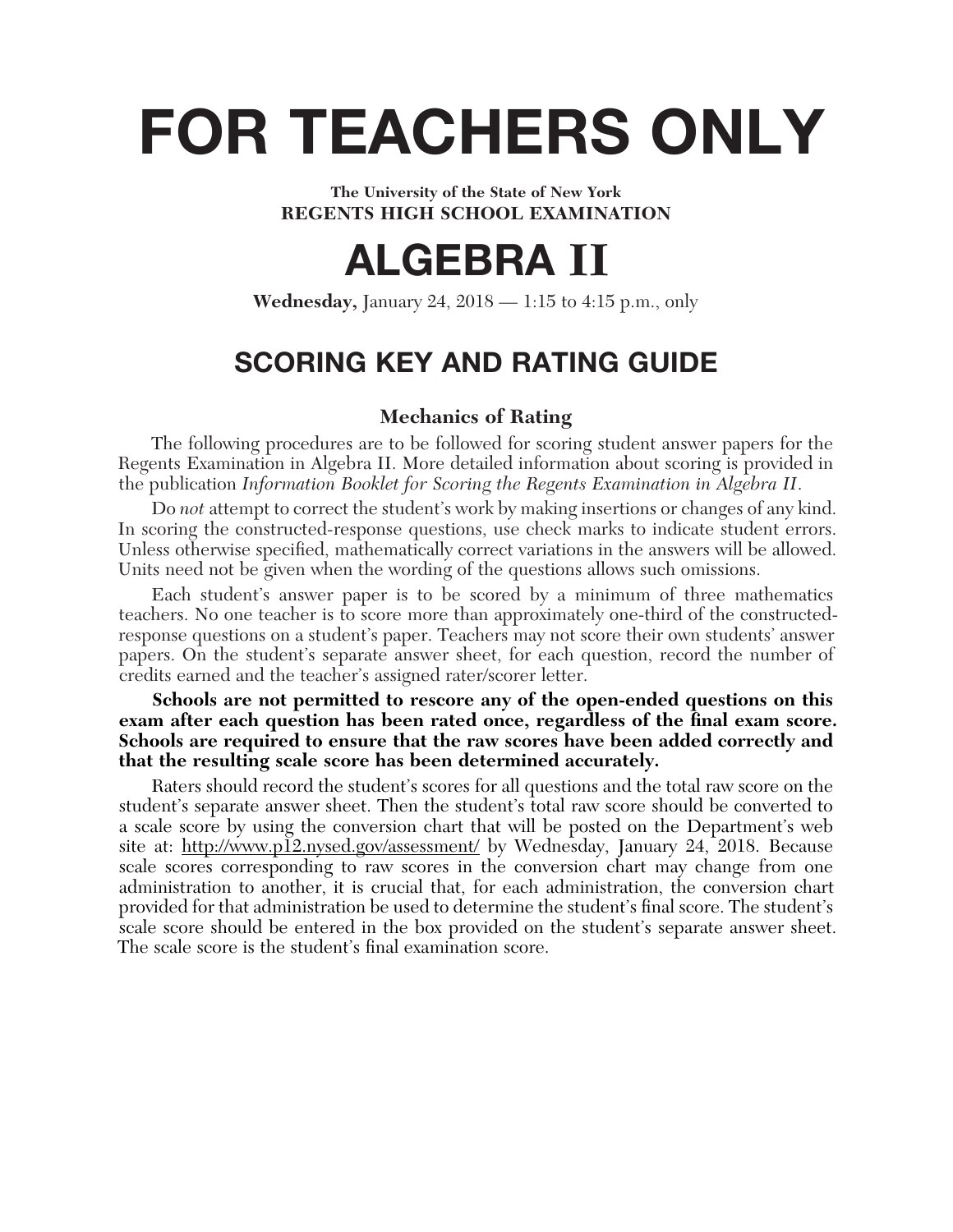**If the student's responses for the multiple-choice questions are being hand scored prior to being scanned, the scorer must be careful not to make any marks on the answer sheet except to record the scores in the designated score boxes. Marks elsewhere on the answer sheet will interfere with the accuracy of the scanning.**

#### **Part I**

Allow a total of 48 credits, 2 credits for each of the following.

| $(1). \ldots . 4 \ldots .$ | $(9)$ $4$  | $(17)$ . $\ldots$ . $3$ . $\ldots$ . |  |
|----------------------------|------------|--------------------------------------|--|
| $(2). \ldots .3 \ldots$ .  | $(10)$ $1$ | $(18)\ldots 3 \ldots$                |  |
| $(3)$ $4$                  | $(11)$ $4$ | $(19)$ $4$                           |  |
| $(4)$ $2$                  | $(12)$ $1$ | $(20)$ $2$                           |  |
| $(5)$ $4$                  | $(13)$ 3   | $(21)$ $2$                           |  |
| $(6)$ $2$                  | $(14)$ $1$ | $(22)$ $2$                           |  |
| $(7)$ . 3                  | $(15)$ $1$ | $(23)$ $4$                           |  |
| $(8)$ $4$                  | $(16)$ $1$ | $(24)$ $3$                           |  |
|                            |            |                                      |  |

 Updated information regarding the rating of this examination may be posted on the New York State Education Department's web site during the rating period. Check this web site at: http://www.p12.nysed.gov/assessment/ and select the link "Scoring Information" for any recently posted information regarding this examination. This site should be checked before the rating process for this examination begins and several times throughout the Regents Examination period.

 The Department is providing supplemental scoring guidance, the "Model Response Set," for the Regents Examination in Algebra II. This guidance is recommended to be part of the scorer training. Schools are encouraged to incorporate the Model Response Sets into the scorer training or to use them as additional information during scoring. While not refl ective of all scenarios, the model responses selected for the Model Response Set illustrate how less common student responses to constructed-response questions may be scored. The Model Response Set will be available on the Department's web site at http://www.nysedregents.org/algebratwo/.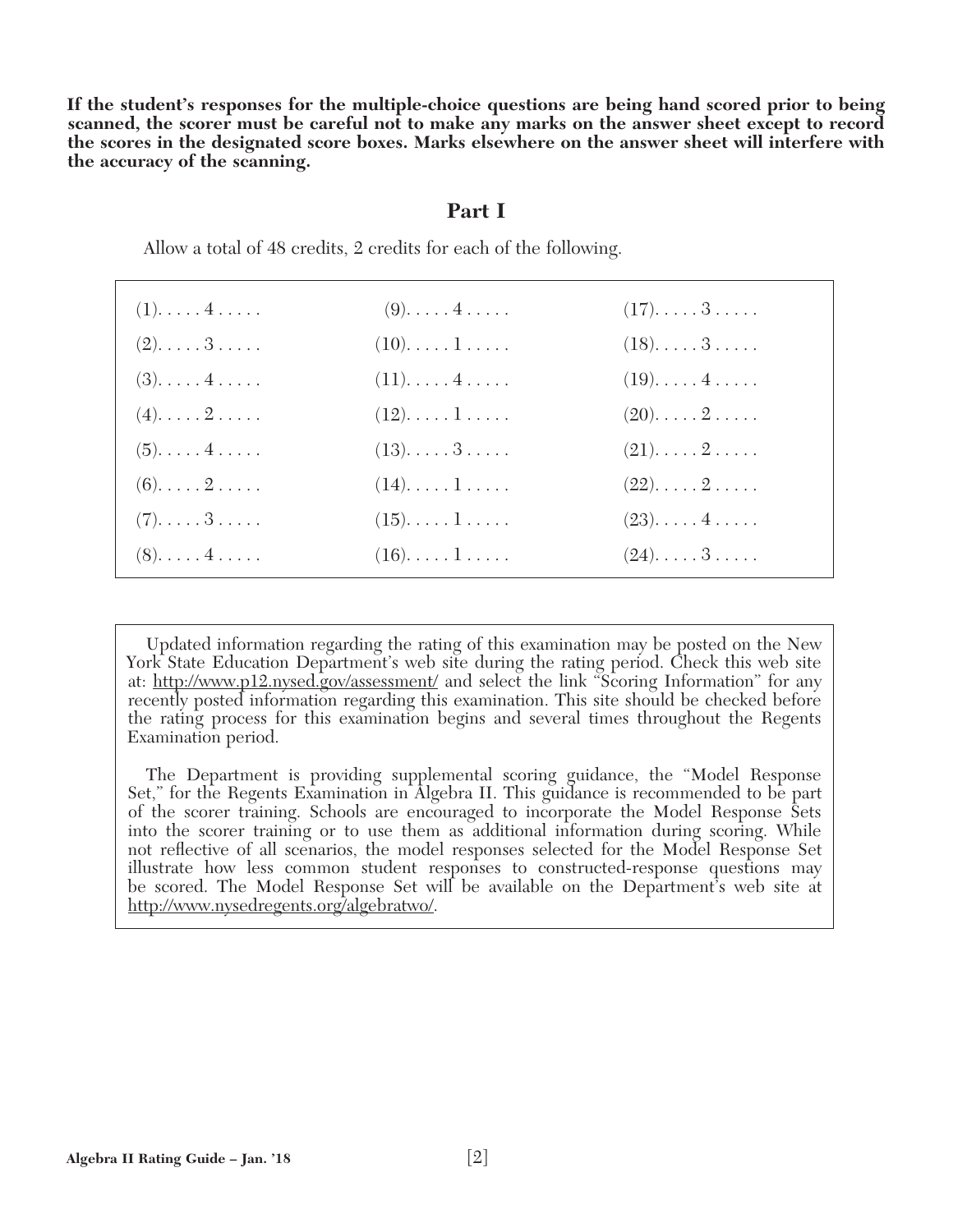# **General Rules for Applying Mathematics Rubrics**

# **I. General Principles for Rating**

The rubrics for the constructed-response questions on the Regents Examination in Algebra II are designed to provide a systematic, consistent method for awarding credit. The rubrics are not to be considered all-inclusive; it is impossible to anticipate all the different methods that students might use to solve a given problem. Each response must be rated carefully using the teacher's professional judgment and knowledge of mathematics; all calculations must be checked. The specific rubrics for each question must be applied consistently to all responses. In cases that are not specifically addressed in the rubrics, raters must follow the general rating guidelines in the publication *Information Booklet for Scoring the Regents Examination in Algebra II*, use their own professional judgment, confer with other mathematics teachers, and/or contact the State Education Department for guidance. During each Regents Examination administration period, rating questions may be referred directly to the Education Department. The contact numbers are sent to all schools before each administration period.

# **II. Full-Credit Responses**

A full-credit response provides a complete and correct answer to all parts of the question. Sufficient work is shown to enable the rater to determine how the student arrived at the correct answer.

When the rubric for the full-credit response includes one or more examples of an acceptable method for solving the question (usually introduced by the phrase "such as"), it does not mean that there are no additional acceptable methods of arriving at the correct answer. Unless otherwise specified, mathematically correct alternative solutions should be awarded credit. The only exceptions are those questions that specify the type of solution that must be used; e.g., an algebraic solution or a graphic solution. A correct solution using a method other than the one specified is awarded half the credit of a correct solution using the specified method.

# **III. Appropriate Work**

*Full-Credit Responses:* The directions in the examination booklet for all the constructed-response questions state: "Clearly indicate the necessary steps, including appropriate formula substitutions, diagrams, graphs, charts, etc." The student has the responsibility of providing the correct answer *and* showing how that answer was obtained. The student must "construct" the response; the teacher should not have to search through a group of seemingly random calculations scribbled on the student paper to ascertain what method the student may have used.

*Responses With Errors:* Rubrics that state "Appropriate work is shown, but…" are intended to be used with solutions that show an essentially complete response to the question but contain certain types of errors, whether computational, rounding, graphing, or conceptual. If the response is incomplete; i.e., an equation is written but not solved or an equation is solved but not all of the parts of the question are answered, appropriate work has *not* been shown. Other rubrics address incomplete responses.

# **IV. Multiple Errors**

*Computational Errors, Graphing Errors, and Rounding Errors:* Each of these types of errors results in a 1-credit deduction. Any combination of two of these types of errors results in a 2-credit deduction. No more than 2 credits should be deducted for such mechanical errors in a 4-credit question and no more than 3 credits should be deducted in a 6-credit question. The teacher must carefully review the student's work to determine what errors were made and what type of errors they were.

*Conceptual Errors:* A conceptual error involves a more serious lack of knowledge or procedure. Examples of conceptual errors include using the incorrect formula for the area of a figure, choosing the incorrect trigonometric function, or multiplying the exponents instead of adding them when multiplying terms with exponents.

If a response shows repeated occurrences of the same conceptual error, the student should not be penalized twice. If the same conceptual error is repeated in responses to other questions, credit should be deducted in each response.

For 4- and 6-credit questions, if a response shows one conceptual error and one computational, graphing, or rounding error, the teacher must award credit that takes into account both errors. Refer to the rubric for specific scoring guidelines.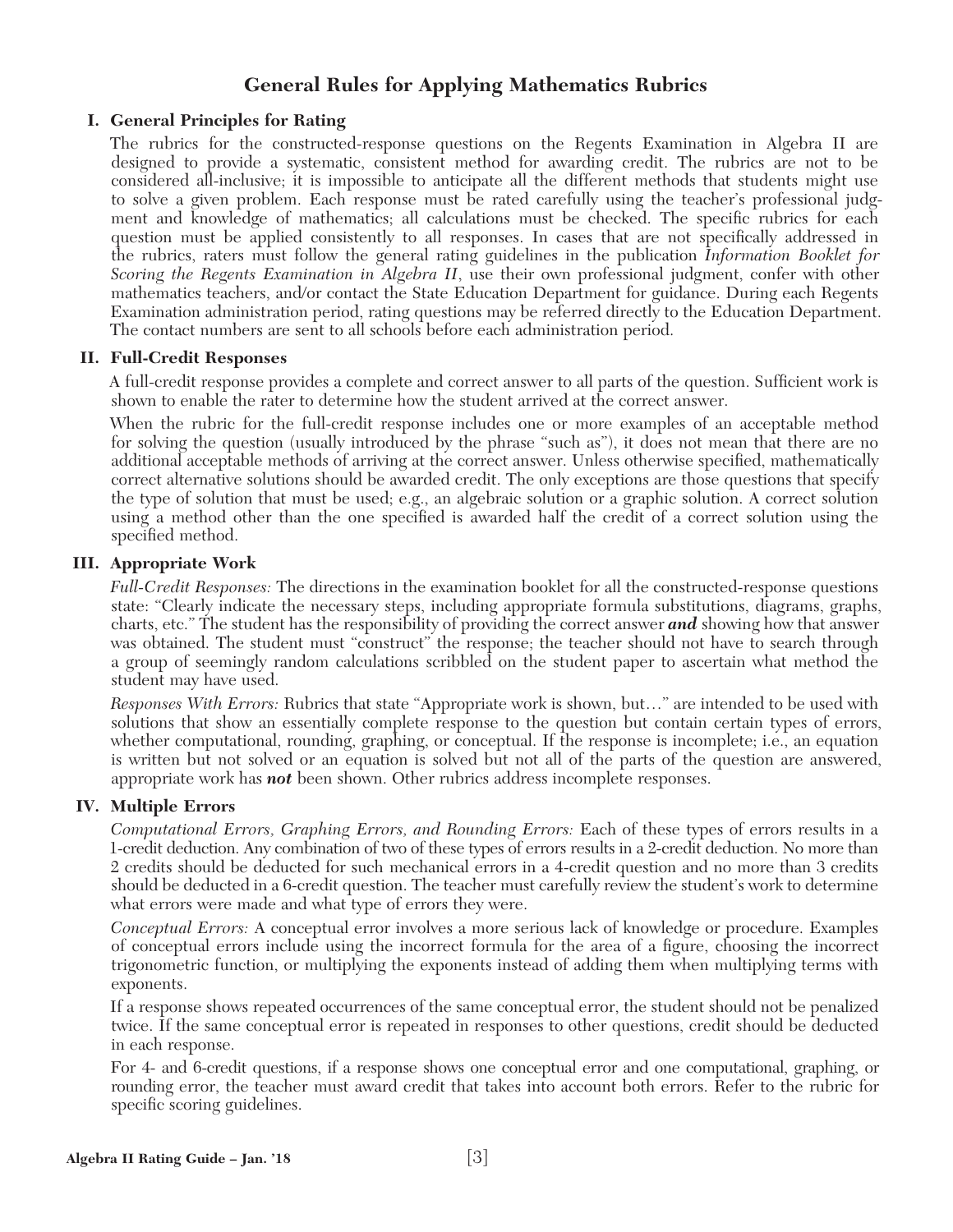# **Part II**

For each question, use the specific criteria to award a maximum of 2 credits. Unless otherwise specified, mathematically correct alternative solutions should be awarded appropriate credit.

 $(25)$  [2] The error is identified and  $10 + 10i$  or an equivalent expression is written.

**[1]** One computational error is made.

#### *or*

**[1]** One conceptual error is made.

#### *or*

- [1] Either the error is identified or  $10 + 10i$  is written.
- **[0]** A zero response is completely incorrect, irrelevant, or incoherent or is a correct response that was obtained by an obviously incorrect procedure.
- $(26)$  **[2]**  $D = 1.223(2.652)^{A}$  or equivalent.
	- **[1]** One computational or rounding error is made.

#### *or*

**[1]** One conceptual error is made.

- **[1]** The expression 1.223(2.652)*A* or equivalent is written.
- **[0]** A zero response is completely incorrect, irrelevant, or incoherent or is a correct response that was obtained by an obviously incorrect procedure.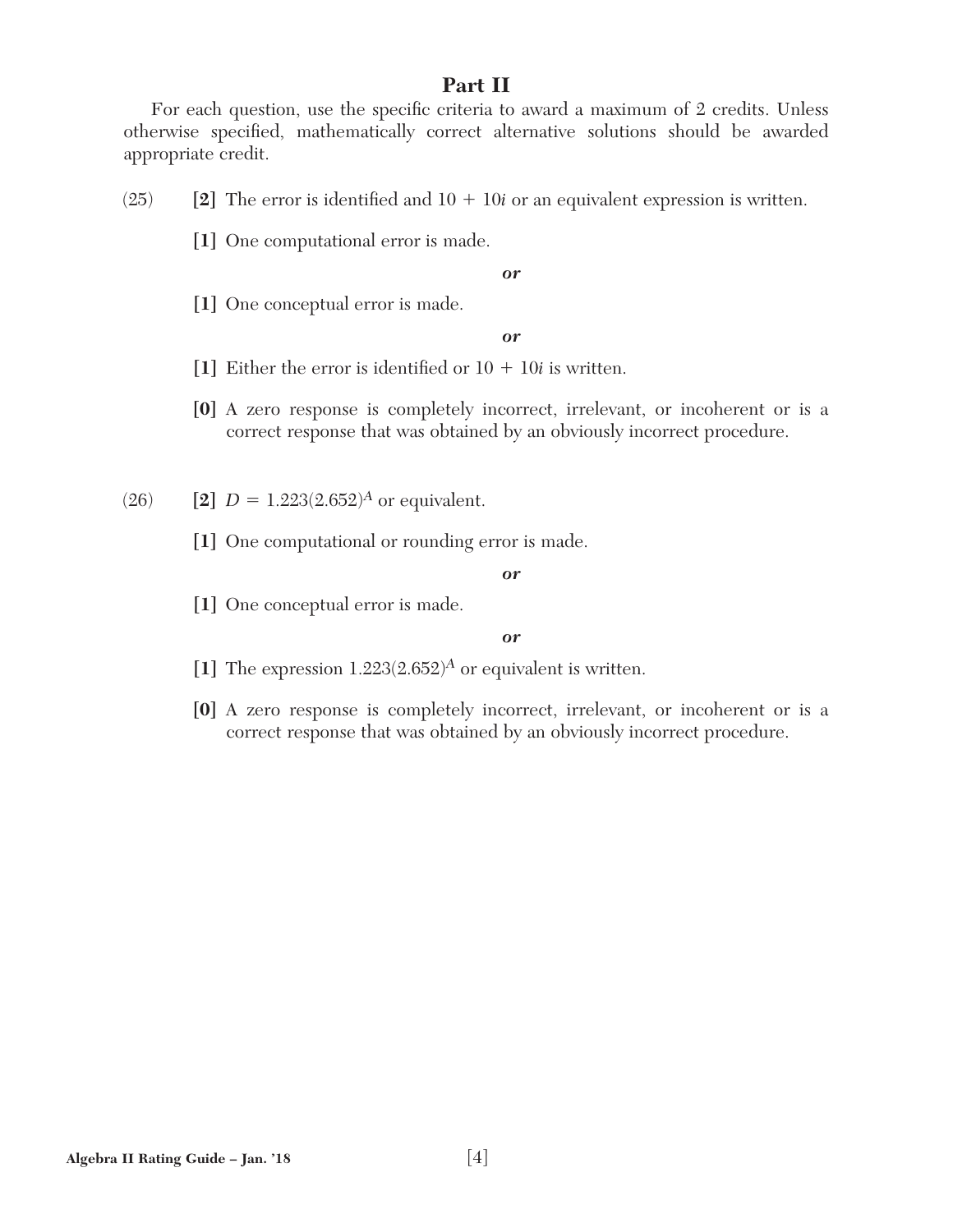- (27) **[2]**  $\frac{1}{8} + \frac{1}{6} = \frac{1}{t_h}$ *t b* , 3.4, and correct work is shown.
	- **[1]** Appropriate work is shown, but one computational or rounding error is made.

**[1]** Appropriate work is shown, but one conceptual error is made.

*or*  $\left[1\right] \frac{1}{8} + \frac{1}{6} = \frac{1}{t_h}$ *t b* is written, but no further correct work is shown. *or*

- **[1]** 3.4, but no work is shown.
- **[0]** A zero response is completely incorrect, irrelevant, or incoherent or is a correct response that was obtained by an obviously incorrect procedure.
- (28) **[2]**  $(x^2 + y)(3x + 1)$  and correct work is shown.
	- **[1]** Appropriate work is shown, but one computational or factoring error is made.

*or*

**[1]** Appropriate work is shown, but one conceptual error is made.

*or*

- [1]  $(x^2 + y)(3x + 1)$ , but no work is shown.
- **[0]** A zero response is completely incorrect, irrelevant, or incoherent or is a correct response that was obtained by an obviously incorrect procedure.
- (29) **[2]** 20.3, and correct work is shown.
	- **[1]** Appropriate work is shown, but one computational error is made.

*or*

**[1]** Appropriate work is shown, but one conceptual error is made.

- **[1]** 20.3, but no work is shown.
- **[0]** A zero response is completely incorrect, irrelevant, or incoherent or is a correct response that was obtained by an obviously incorrect procedure.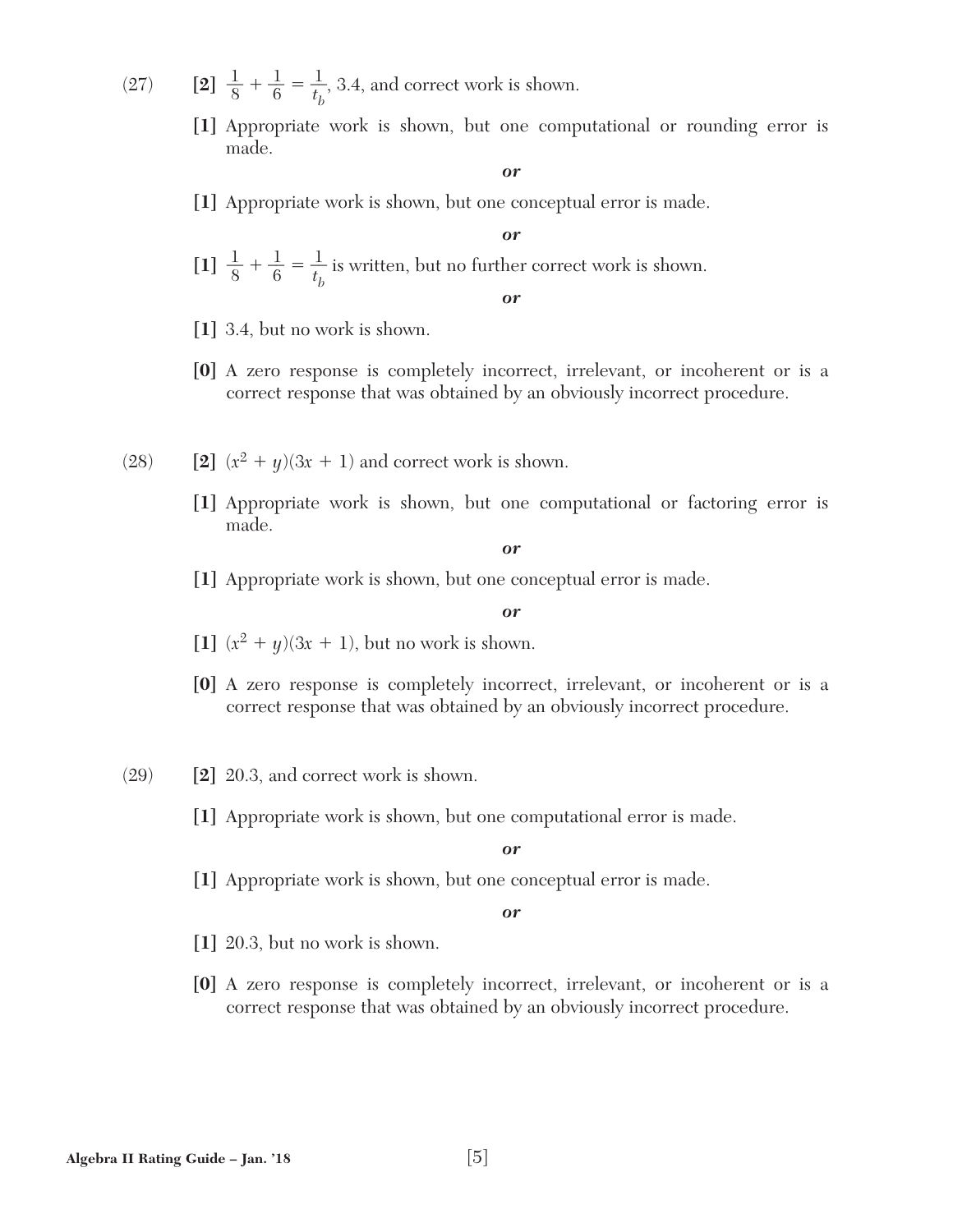- $(30)$  **[2]** *q*, and a correct justification is given.
	- **[1]** Appropriate work is shown, but one computational error is made.

**[1]** Appropriate work is shown, but one conceptual error is made.

#### *or*

- [1]  $q$ , but an incorrect justification is given.
- $[0]$  *q*, but no justification is given.

#### *or*

- **[0]** A zero response is completely incorrect, irrelevant, or incoherent or is a correct response that was obtained by an obviously incorrect procedure.
- (31) **[2]** A correct sketch is drawn of a polynomial that has all four zeros represented.
	- **[1]** Appropriate work is shown, but one graphing error is made.

#### *or*

- **[1]** Appropriate work is shown, but one conceptual error is made.
- **[0]** A zero response is completely incorrect, irrelevant, or incoherent or is a correct response that was obtained by an obviously incorrect procedure.
- (32) **[2]** A correct explanation is written.
	- **[1]** Appropriate work is shown, but one computational error is made.

#### *or*

**[1]** Appropriate work is shown, but one conceptual error is made.

- **[1]** An incomplete explanation is written.
- **[0]** A zero response is completely incorrect, irrelevant, or incoherent or is a correct response that was obtained by an obviously incorrect procedure.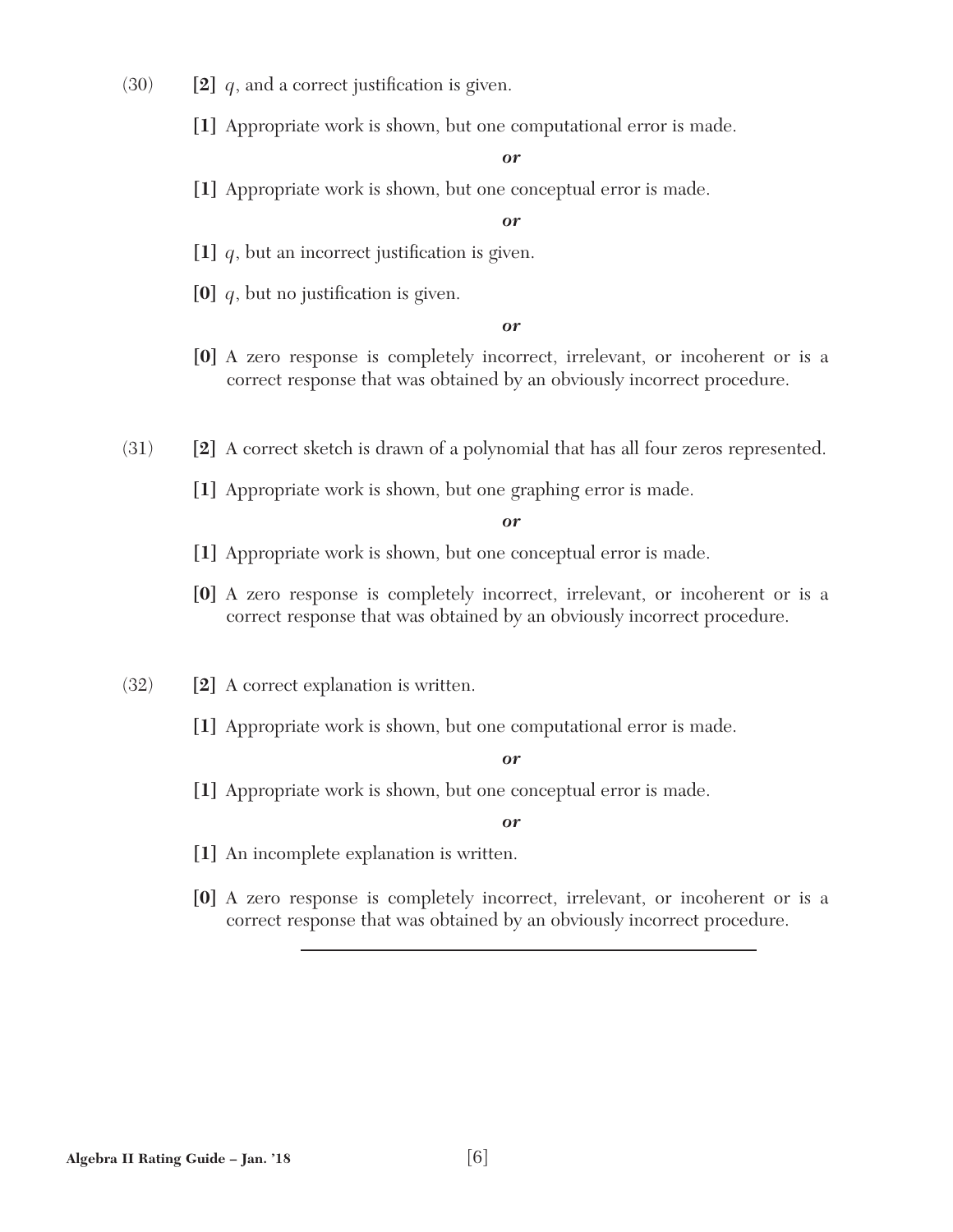# **Part III**

For each question, use the specific criteria to award a maximum of 4 credits. Unless otherwise specified, mathematically correct alternative solutions should be awarded appropriate credit.

- (33) **[4]**  $2x^3 3x^2 6x + 7$ , and correct work is shown.
	- [3] Appropriate work is shown, but one computational or simplification error is made.

*or*

- **[3]**  $f(x) \cdot g(x) = 2x^3 x^2 4x + 3$  and  $f(x) + g(x) = 2x^2 + 2x 4$  are found, but no further correct work is shown.
- [2] Appropriate work is shown, but two or more computational or simplification errors are made.

*or*

**[2]** Appropriate work is shown, but one conceptual error is made.

*or*

- **[2]** Appropriate work is shown to find either  $f(x) \bullet g(x) = 2x^3 x^2 4x + 3$  or  $f(x) + g(x) = 2x^2 + 2x - 4$ , but no further correct work is shown.
- **[1]** Appropriate work is shown, but one conceptual error and one computational or simplification error are made.

- $[1]$   $2x^3 3x^2 6x + 7$ , but no work is shown.
- **[0]** A zero response is completely incorrect, irrelevant, or incoherent or is a correct response that was obtained by an obviously incorrect procedure.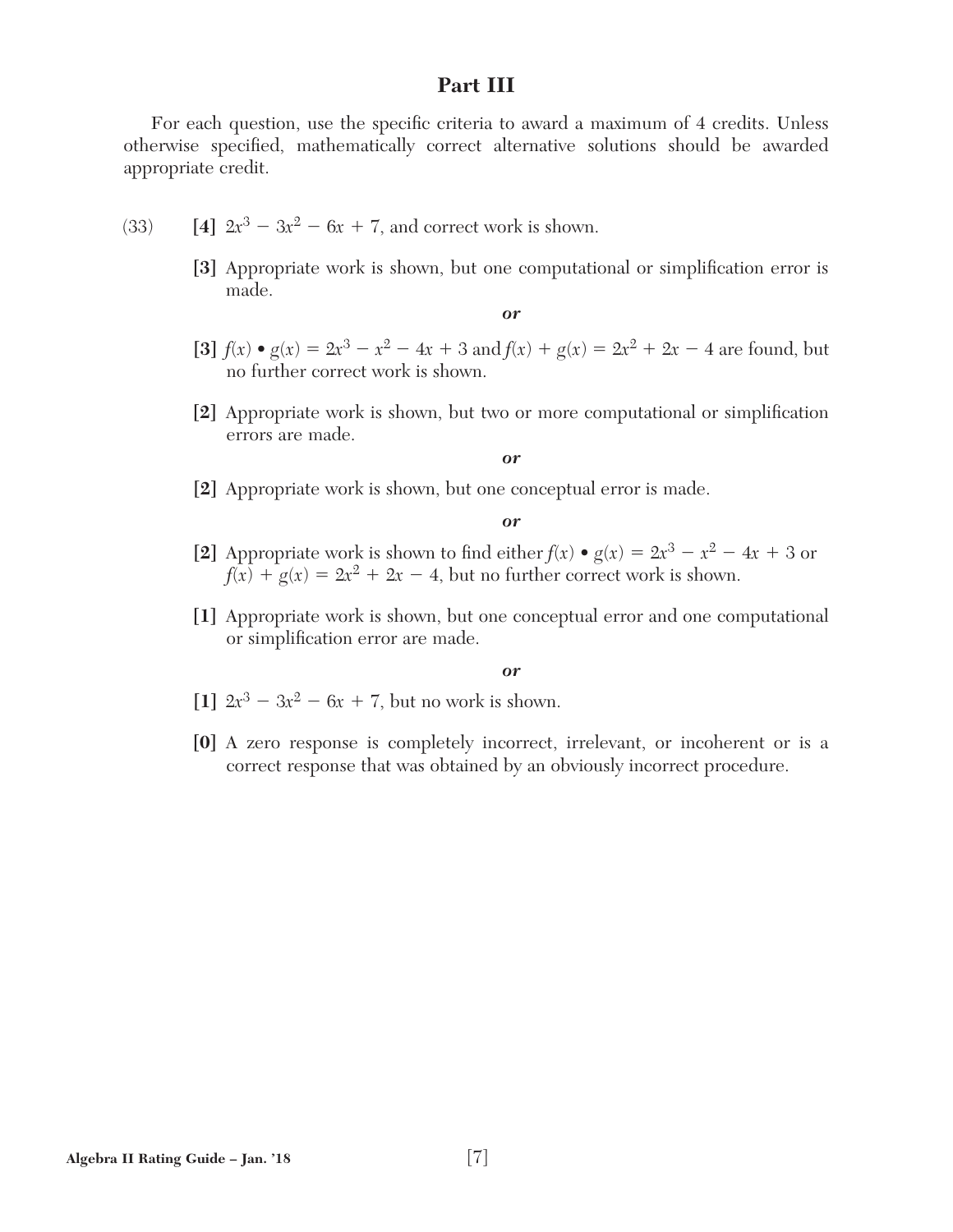- $(34)$  **[4]**  $\frac{31}{459}$  and correct work is shown, no, and a correct reason, such as the  $P(Jr) \times P$  (favorite subject is Math) does not equal *P* (junior and favorite subject is Math), is written.
	- **[3]** Appropriate work is shown, but one computational error is made.

**[3]** Appropriate work is shown, but the explanation is incomplete.

#### *or*

- **[3]** Appropriate work is shown, but the answer is expressed as a decimal.
- **[2]** Appropriate work is shown, but two or more computational errors are made.

#### *or*

**[2]** Appropriate work is shown, but one conceptual error is made.

#### *or*

- [2] Appropriate work is shown to find  $\frac{31}{459}$ , but no further correct work is shown.
- **[1]** Appropriate work is shown, but one conceptual error and one computational error are made.

- [1]  $\frac{31}{459}$ , but no work is shown.
- **[0]** A zero response is completely incorrect, irrelevant, or incoherent or is a correct response that was obtained by an obviously incorrect procedure.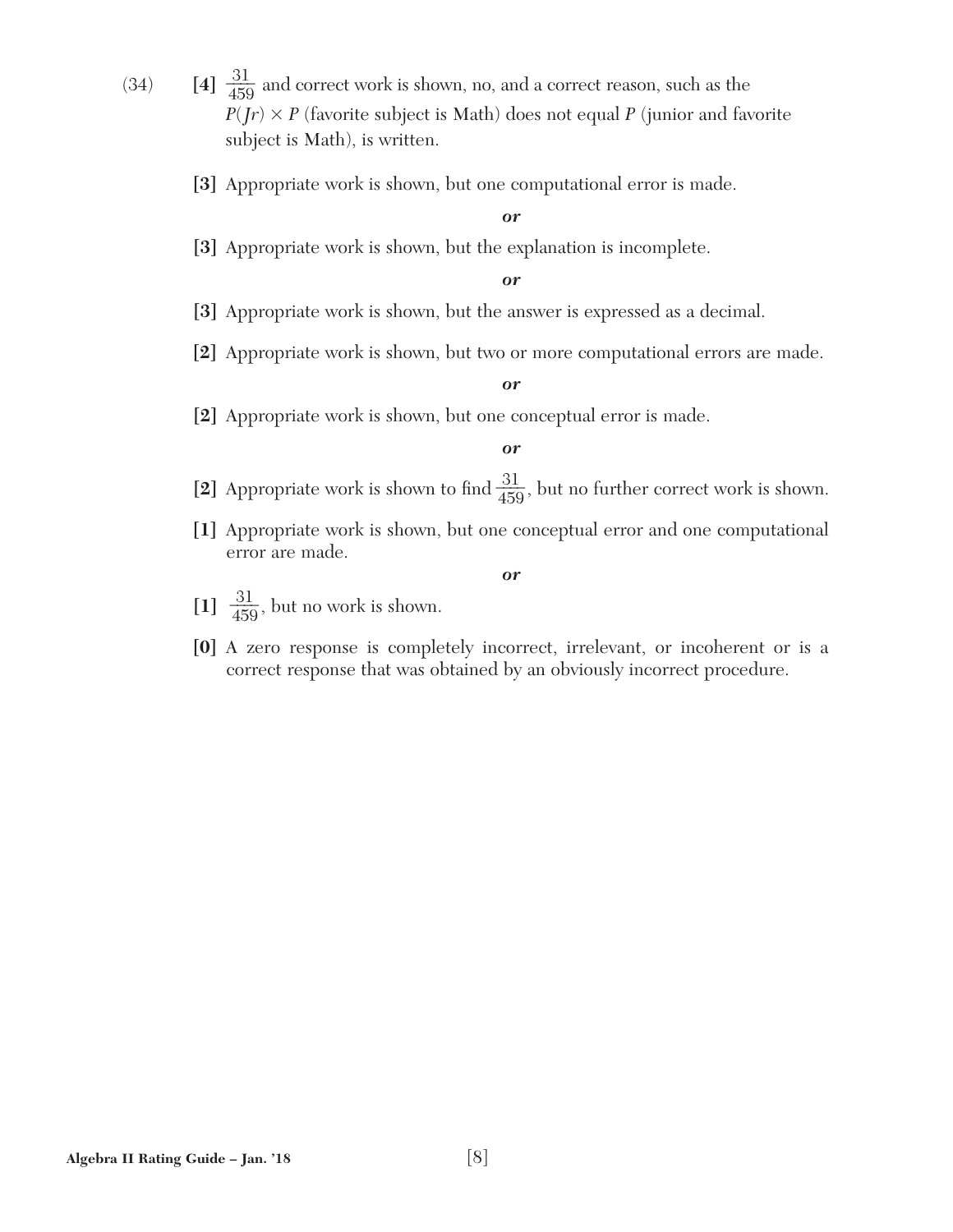- (35) **[4]** A correct interval is stated such as (123,155), no and a correct explanation is written.
	- **[3]** Appropriate work is shown, but one computational or rounding error is made.

- **[3]** Appropriate work is shown, but the explanation is incomplete or incorrect.
- **[2]** Appropriate work is shown, but two or more computational or rounding errors are made.

#### *or*

**[2]** Appropriate work is shown, but one conceptual error is made.

#### *or*

- **[2]** (123, 155), but no further correct work is shown.
- **[1]** Appropriate work is shown, but one conceptual error and one computational or rounding error are made.
- **[0]** No, but no work is shown.

#### *or*

**[0]** A zero response is completely incorrect, irrelevant, or incoherent or is a correct response that was obtained by an obviously incorrect procedure.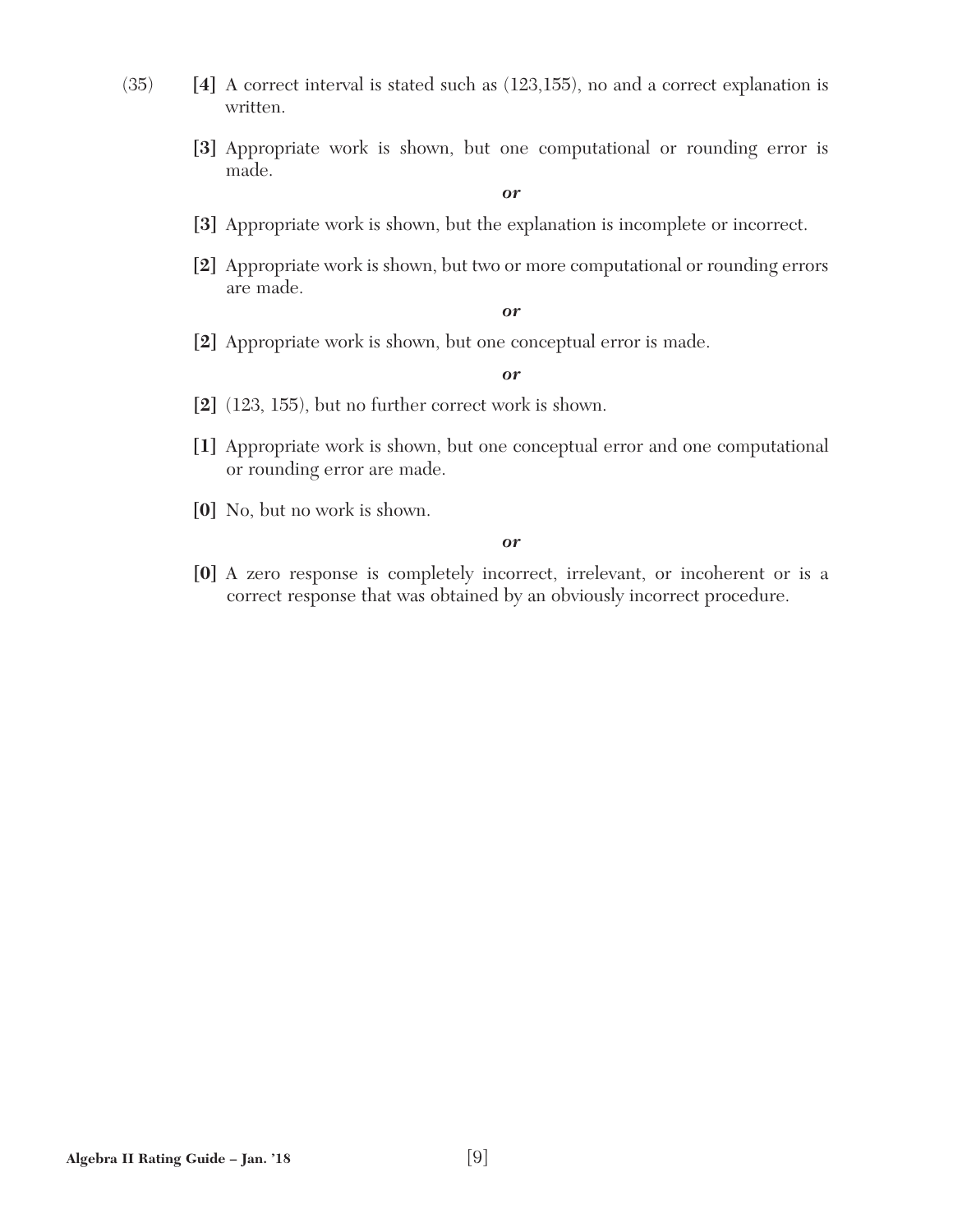(36) **[4]**  $f(x) = x^2(x + 4)(x - 3)$  or equivalent, and  $g(x) = (x + 2)^2(x + 6)(x - 1)$  is written.

**[3]** One computational or notation error is made.

*or*

- [3]  $f(x) = x^2(x + 4)(x 3)$  is written, but no further correct work is shown.
- **[2]** Two or more computational errors are made.

*or*

- **[2]** One conceptual error is made.
- **[1]** One conceptual error and one computational error are made.

- [1]  $g(x) = (x + 2)^2(x + 6)(x 1)$  is written, but no further correct work is shown.
- **[0]** A zero response is completely incorrect, irrelevant, or incoherent or is a correct response that was obtained by an obviously incorrect procedure.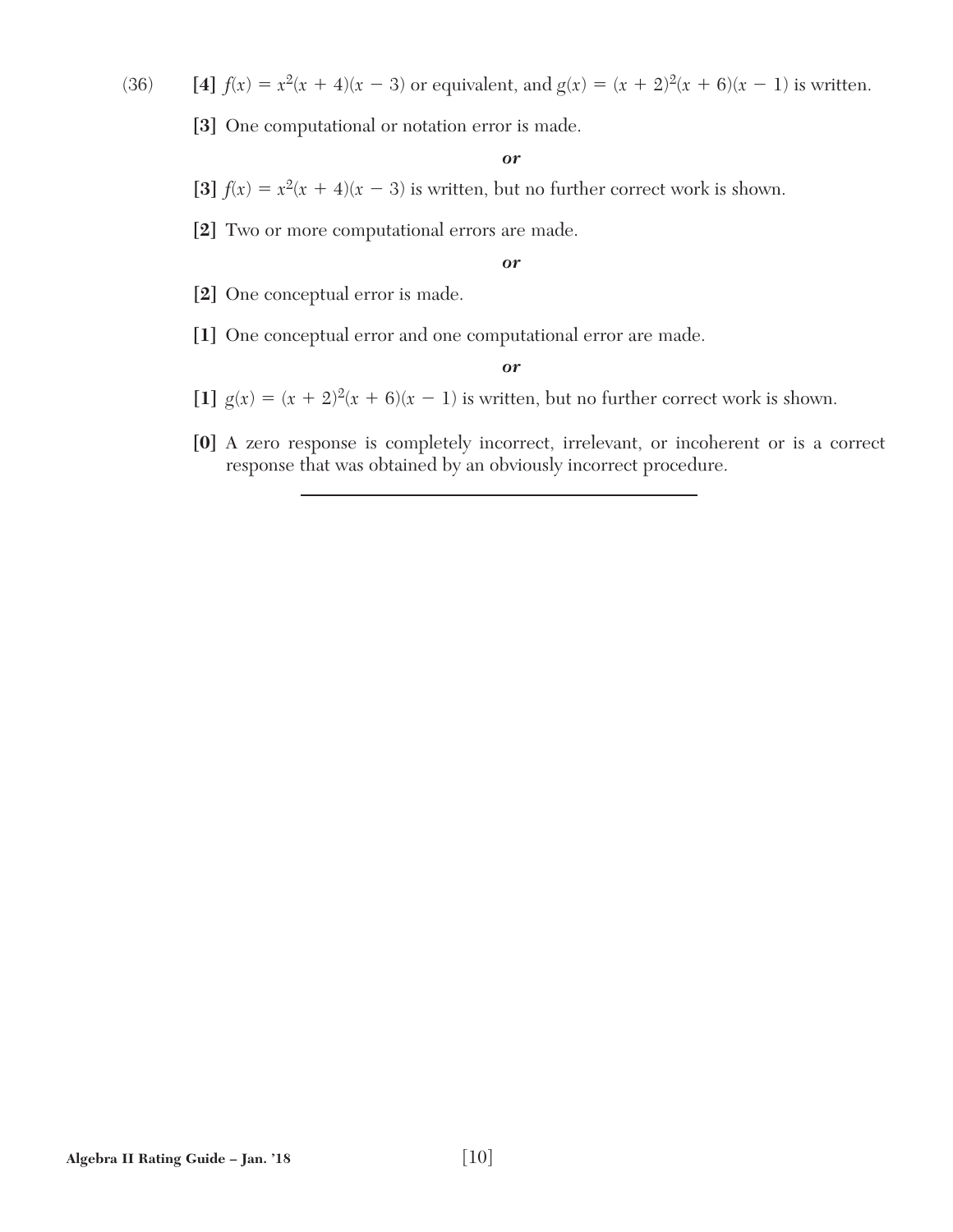# **Part IV**

For each question, use the specific criteria to award a maximum of 6 credits. Unless otherwise specified, mathematically correct alternative solutions should be awarded appropriate credit.

- (37) **[6]** A correct graph is drawn,  $\frac{2}{3}$  and a correct explanation is written, and high and a correct explanation is written.
	- **[5]** Appropriate work is shown, but one computational or graphing error is made.
	- **[4]** Appropriate work is shown, but one conceptual error is made.

#### *or*

**[4]** Appropriate work is shown, but two or more computational errors are made.

#### *or*

- **[3]** Appropriate work is shown, but one conceptual error and one computational or graphing error are made.
- **[2]** Appropriate work is shown, but one conceptual error and two or more computational or graphing errors are made.

#### *or*

**[2]** Appropriate work is shown, but two conceptual errors are made.

#### *or*

**[2]** A correct graph is drawn, but no further correct work is shown.

#### *or*

[2]  $\frac{2}{3}$  and a correct explanation is written, but no further correct work is shown.

#### *or*

- **[2]** High and a correct explanation is written, but no further correct work is shown.
- **[1]** Appropriate work is shown, but two conceptual errors and one computational or graphing error are made.

#### *or*

[1]  $\frac{2}{3}$ , but no further correct work is shown.

#### *or*

- **[1]** High, but the explanation is incomplete.
- **[0]** High, but no work is shown.

#### *or*

**[0]** A zero response is completely incorrect, irrelevant, or incoherent or is a correct response that was obtained by an obviously incorrect procedure.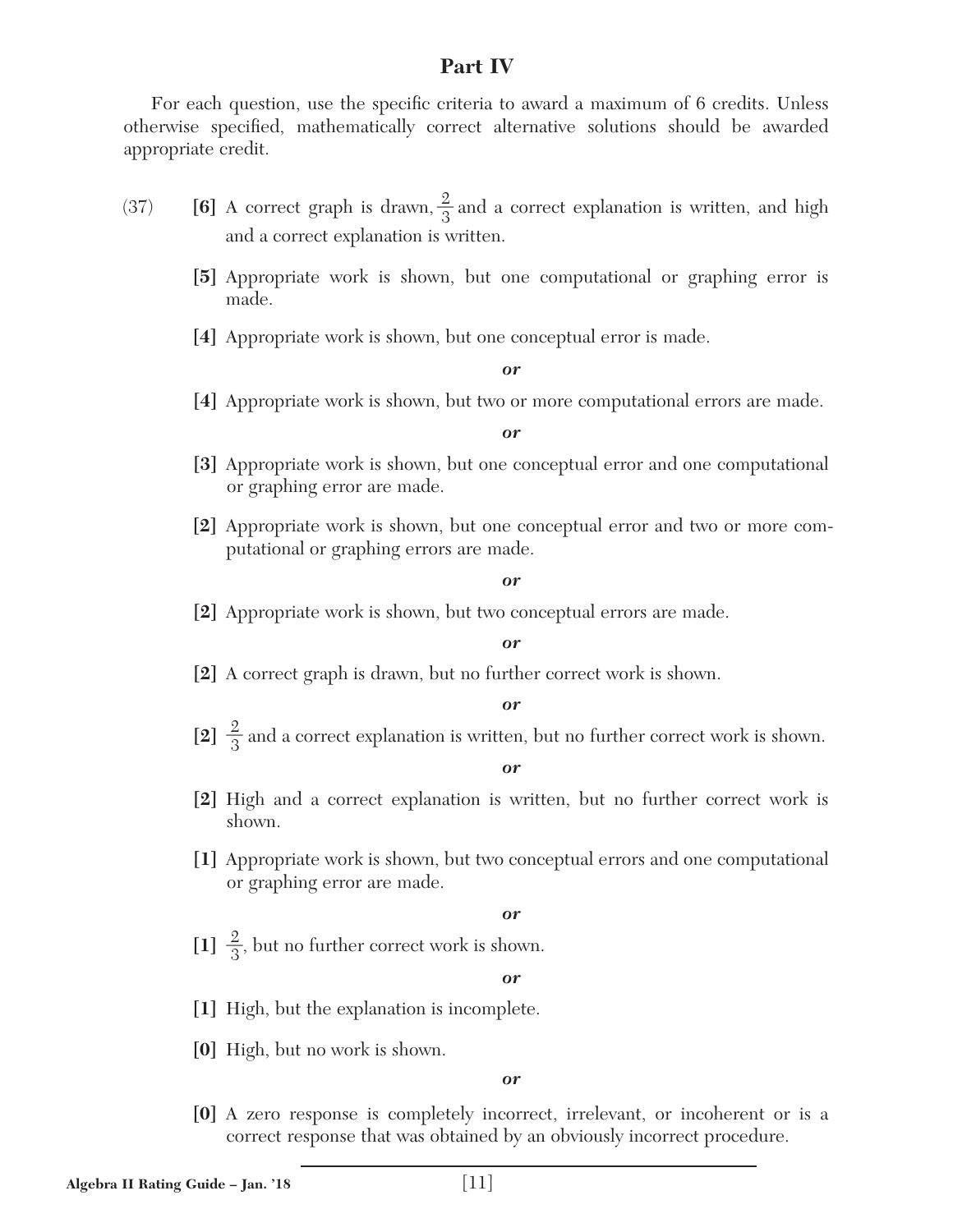# **Map to the Learning Standards Algebra II January 2018**

| <b>Question</b> | <b>Type</b>     | <b>Credits</b> | <b>Cluster</b> |
|-----------------|-----------------|----------------|----------------|
| $\mathbf{1}$    | Multiple Choice | $\overline{2}$ | $S-IC.A$       |
| $\overline{2}$  | Multiple Choice | $\overline{2}$ | A-REI.A        |
| 3               | Multiple Choice | $\overline{2}$ | A-REI.C        |
| 4               | Multiple Choice | $\overline{2}$ | $N-Q.A$        |
| 5               | Multiple Choice | $\overline{2}$ | $F-LE.B$       |
| 6               | Multiple Choice | $\overline{2}$ | A-APR.C        |
| $\overline{7}$  | Multiple Choice | $\overline{2}$ | $S$ -ID.A      |
| 8               | Multiple Choice | $\overline{2}$ | A-SSE.B        |
| 9               | Multiple Choice | $\overline{2}$ | A-APR.D        |
| 10              | Multiple Choice | $\overline{2}$ | A-CED.A        |
| 11              | Multiple Choice | $\overline{2}$ | N-RN.A         |
| 12              | Multiple Choice | $\overline{2}$ | A-REI.A        |
| 13              | Multiple Choice | $\overline{2}$ | F-LE.A         |
| 14              | Multiple Choice | $\overline{2}$ | A-REI.D        |
| 15              | Multiple Choice | $\overline{2}$ | $F-TF.A$       |
| 16              | Multiple Choice | $\overline{2}$ | G-GPE.A        |
| 17              | Multiple Choice | $\overline{2}$ | $F-IF.B$       |
| 18              | Multiple Choice | $\overline{2}$ | A-SSE.A        |
| 19              | Multiple Choice | $\overline{2}$ | A-APR.B        |
| 20              | Multiple Choice | $\overline{2}$ | $S-IC.A$       |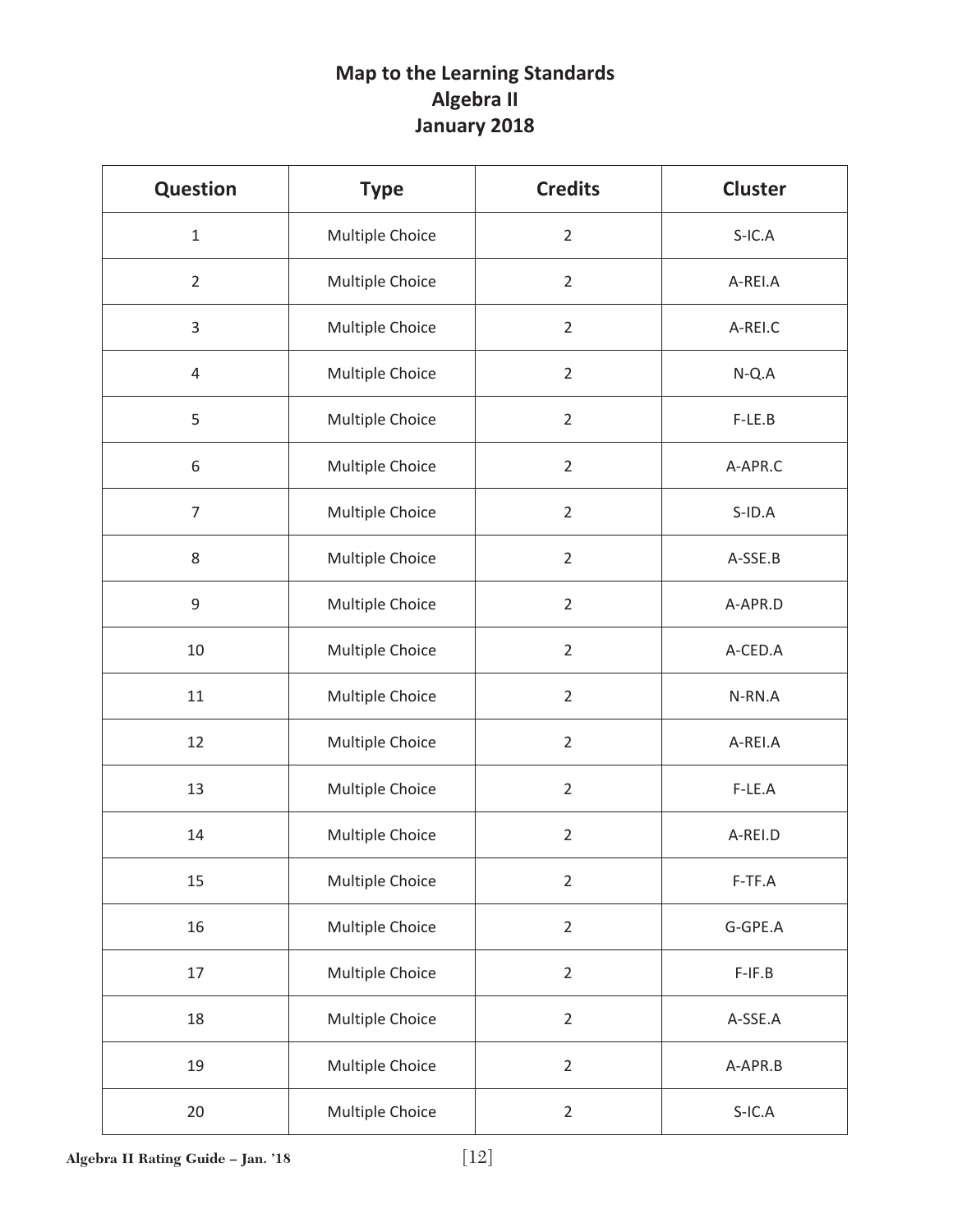| 21 | Multiple Choice         | $\overline{2}$ | F-BF.B    |
|----|-------------------------|----------------|-----------|
| 22 | Multiple Choice         | $\overline{2}$ | A-SSE.B   |
| 23 | Multiple Choice         | $\overline{2}$ | F-IF.C    |
| 24 | Multiple Choice         | $\overline{2}$ | F-BF.A    |
| 25 | Constructed<br>Response | $\overline{2}$ | N-CN.A    |
| 26 | Constructed<br>Response | $\overline{2}$ | $S$ -ID.B |
| 27 | Constructed<br>Response | $\overline{2}$ | A-CED.A   |
| 28 | Constructed<br>Response | $\overline{2}$ | A-SSE.A   |
| 29 | Constructed<br>Response | $\overline{2}$ | A-REI.D   |
| 30 | Constructed<br>Response | $\overline{2}$ | $F-IF.C$  |
| 31 | Constructed<br>Response | $\overline{2}$ | $F-IF.C$  |
| 32 | Constructed<br>Response | $\overline{2}$ | N-RN.A    |
| 33 | Constructed<br>Response | $\overline{4}$ | F-BF.A    |
| 34 | Constructed<br>Response | $\overline{4}$ | S-CP.A    |
| 35 | Constructed<br>Response | $\overline{4}$ | $S-IC.B$  |
| 36 | Constructed<br>Response | $\overline{4}$ | A-APR.B   |
| 37 | Constructed<br>Response | 6              | $F-IF.B$  |